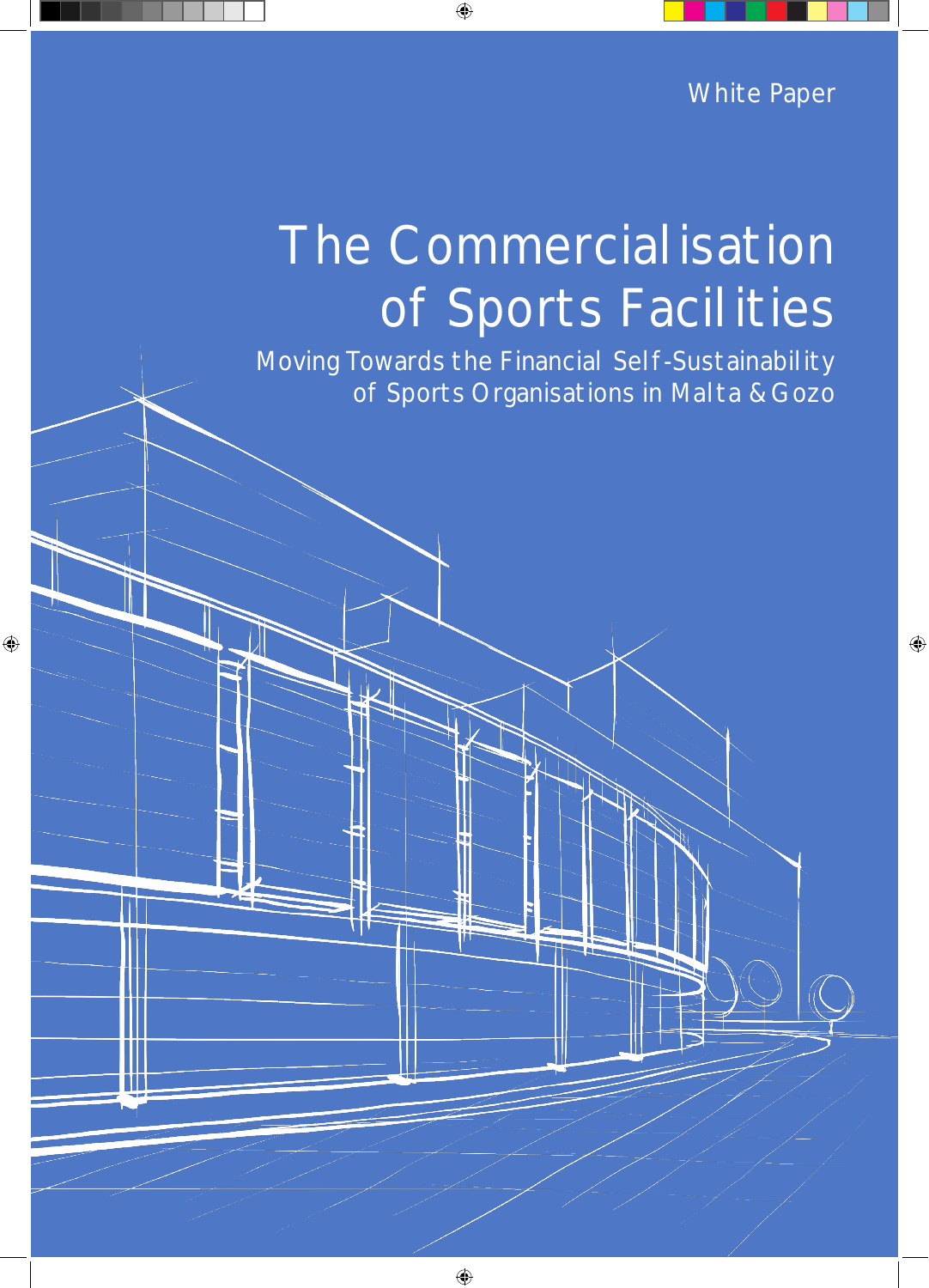Document for Public Consultation Prepared by Dr. Chris Bonett  $\bigoplus$ 

Parliamentary Secretariat for Research, Innovation, Youth and Sport Ministry for Education and Employment Great Siege Road Floriana

Published - February 2016

 $\bigoplus$ 

 $\bigoplus$ 

 $\bigoplus$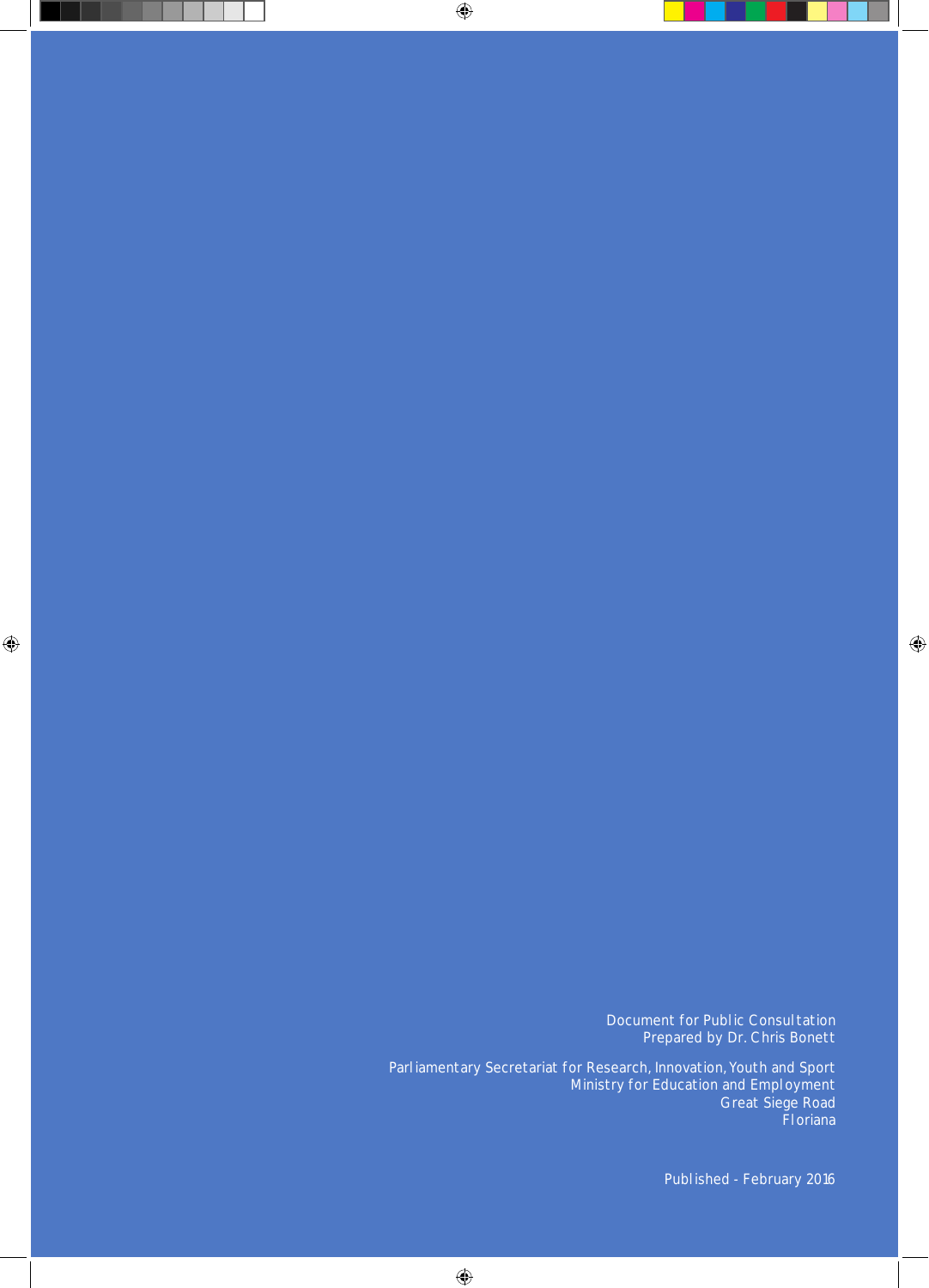# **Contents**

∐

 $\bigoplus$ 

| 1. INTRODUCTION                           | 04              |
|-------------------------------------------|-----------------|
| 2. ACHIEVING COMMERCIALISATION            | 06              |
| 2.1 THE LEGAL NOTICE                      | 06              |
| 2.2 THE COMMERCIAL ACTIVITY               | 07              |
| 2.3 THE CONCESSION OF THE SPORTS FACILITY | 07              |
| <b>2.4 THE INVESTORS</b>                  | 08              |
| 2.5 COMMERCIAL PARTNERSHIPS               | 08              |
| 2.6 CONTROL AND ENFORCEMENT               | 09              |
| A. THE REGULATOR                          | 09              |
| <b>B. THE TECHNICAL COMMITTEE</b>         | 09              |
| C. FINANCIAL MONITORING                   | 10 <sup>1</sup> |
| D. ENFORCEMENT                            | 10 <sup>1</sup> |
| 2.7 THE PROCESS                           | 11              |
| A. EXISTING SPORTS FACILITIES             | 11              |
| B. NEW OR PROPOSED SPORTS FACILITIES      | 12              |
| 3. BENEFITS OF COMMERCIALISATION          | 13              |
|                                           |                 |
| <b>3.1 SPORTS ORGANISATIONS</b>           | 13              |
| 3.2 THE INVESTORS                         | 13              |
| 3.3 THE STATE                             | 14              |

 $\bigoplus$ 

4. TIME-FRAMES

a ka

 $\bigoplus$ 

3.4 THE ECONOMY

14

14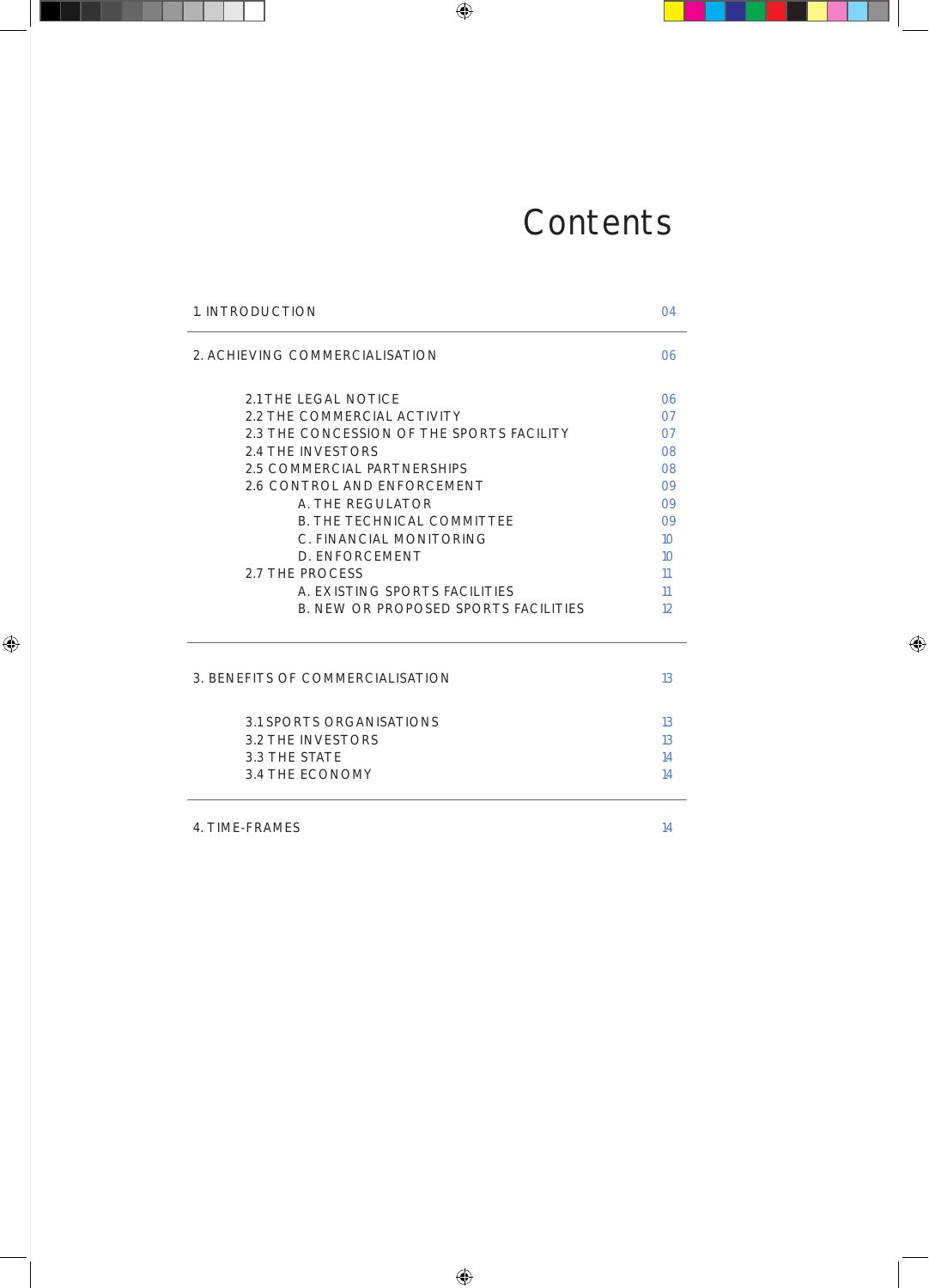## 1. Introduction

4

⊕

Since 1997, the Government has identified a system that permits the transfer of public land to sports organisations for the practice of their sporting disciplines by parliamentary resolution. This system was regularised in 2002, with the advent of the Sports Act (Chapter 422 of the Laws of Malta). The law stipulated that government-owned land could be passed to sports organisations registered with SportMalta through some form of legal title. Most of the land has been conceded by two types of title:

⊕

- a. Temporary emphytheusis for a period of 49 years;
- b. Lease for a period of 16 years, renewable for another two terms (48 years)

This system enables a registered sports organisation to make a request to SportMalta for land identified by that same organisation. After verifications would have been confirmed, such as clarifying the title of the land and ascertaining that such land was indeed public, SportMalta would request such land from the Lands Department so that this would be transferred to the relative sports organisation. Following the acceptance of such a request, the Lands Department would engage an architect to provide a market valuation of that land. Based on such a valuation, SportMalta would then come to an agreement on the amount of ground rent or rent to be paid to SportMalta by the sports organisation. Following this, a contract would be drawn up and signed between the relative sports organisation and SportMalta, and this contract would be tabled in parliament.

Clauses in such contracts ascertain that the land conceded would be used only for sporting purposes and no financial gain would be made via any economic activity, with the exception of a canteen for members. In return, the contract offers a hefty subsidy on the ground rent or rent payable, with concessions up to 98% of the ground rent. This would be paid on the condition that the concession is according to the market value as assessed by the architect in his or her valuation. In recent years, this subsidy has been limited and standardised to 95% of the market value.

Tens of pieces of land have been handed over to local sports organisations through this system, particularly for football and aquatic sports. Such concessions have indeed helped sports organisations make considerable advances in the technical preparation of young athletes. However, in the last 5 to 10 years, many sports organisations have claimed that a saturation point has been reached in athlete preparation and training due to the limitations of the current system, so for the next step to be successful (that is, the transition from amateur to professional sport) further government intervention is required.

In recent years, sports clubs and national associations/federations have achieved the above professional outcomes reasonably well, while also attracting the required income. However, it is strongly felt that the sponsorships being contracted and the donations received, particularly by club presidents, are not enough to achieve the financial stability required to convert such clubs into professional sports bodies.

This has led to such sports organisations making financial requests to the government, which the latter cannot accede to, since it is highly improbable that funding of such projects would occur through the consolidated fund. For example, the National Stadium of Ta' Qali opened in the early 1980s as a state-of-the-art football stadium. However, a review of football stadiums abroad indicates that currently the National Stadium is not maximising its potential. This is in view of the concept of a football stadium, which has changed internationally. Where before a stadium was merely a venue that held football matches and accommodated fans, it has now evolved into a multi-purpose commercial enterprise. The aim is to go beyond watching a football match, which is not but a minor feature of a fuller experience that such venues offer. This means that as multi-purpose buildings, football stadiums and other similar sports venues are now equipped to give priority to the fields of retail, accommodation and catering so that fans enjoy an all-inclusive experience. This economic activity generates a revenue stream, which means that the sports organisation running such a venue can re-invest the profits made in the training of its athletes and in the improvement of the training facilities.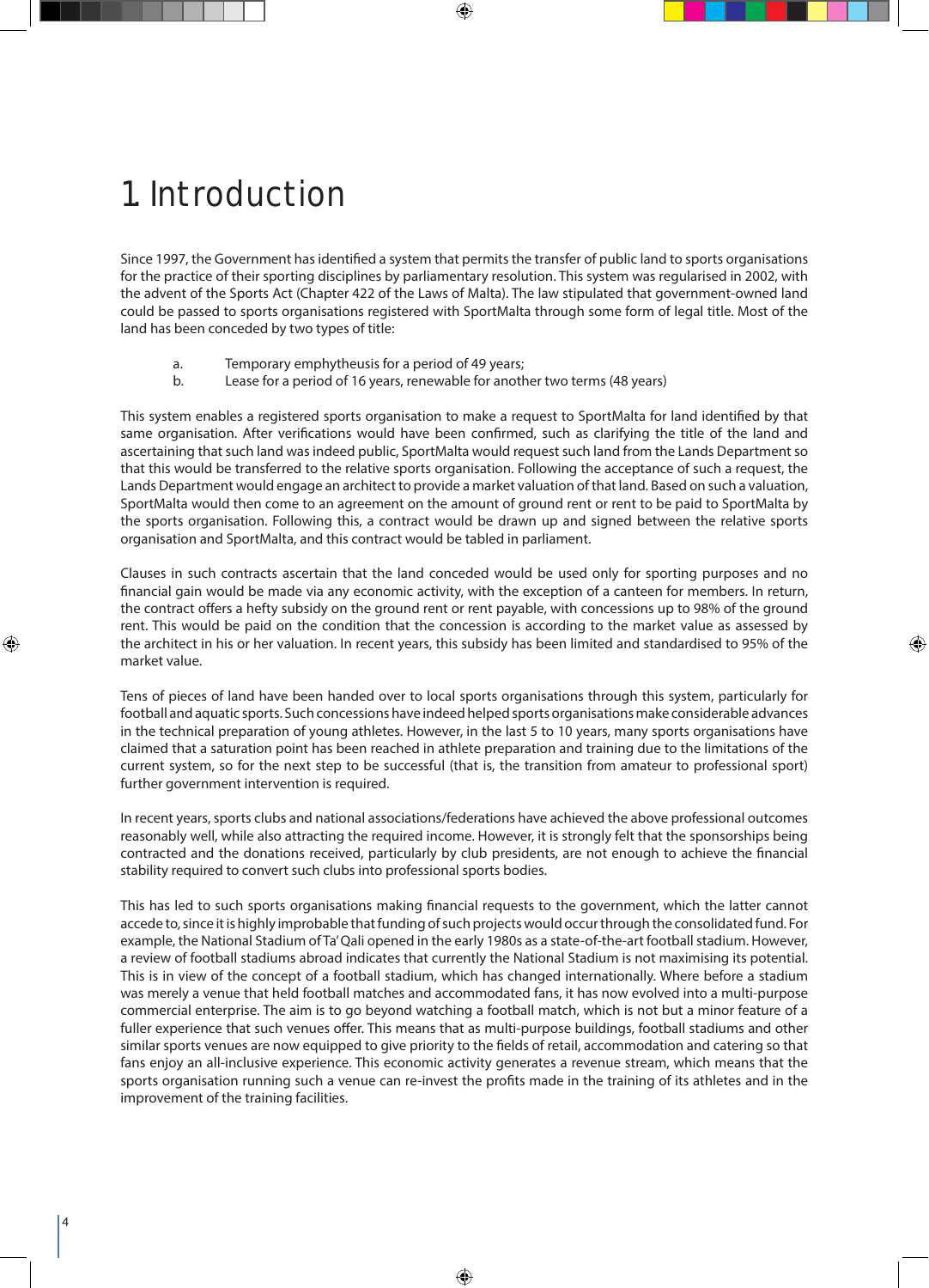These projects have attracted investors who love sport, but who are also recognising a paradigm shift in the reconceptualisation of sports venues as potential vehicles for efficient and pro-active business opportunities. However, the overhaul of an infrastructural project does not only depend on financial promise to attract the investors required. In order to achieve the quantum leap desired, progression into professionalism is also contingent on professional, transparent governance and administration of sports organisations, which consequently reflect the aspirations of potential investors. Only through responsible governance and a sound administration of financial resources would investors feel that their financial backing is being utilised properly, rather than being misappropriated.

⊕

This is why, in recent years, sports organisations have embarked on long-term plans aimed at transforming them, and their affiliated clubs, into professional sports organisations. Three important aspects have been addressed:

- a. The way a national association/federation and its clubs govern their financial resources;
- b. The way the national association/federation or clubs are administered; and

⊕

c. The identification of new revenue streams generated directly by the association or clubs to make such organisations financially self-sustainable.

It is recognised that national associations/federations have been dealing with the first two aspects in recent years, and an improvement has been registered both in the governance of financial resources and in the administration of sports organisations. The third aspect is the one being addressed in this White Paper. For Maltese sport to make a quantum leap, it is necessary to locate fresh revenue streams. The commercialisation of sports facilities granted by the government to sports organisations is a simple yet effective tool by which the latter can make a sound income, without the need to depend on the donations of third parties. The income that can be generated through the commercialisation of leased sporting facilities could give sports organisations a new lease of life.

Opposing this, there is an impending fear that should this opportunity not materialise, sports organisations face a serious risk of shutting down, as the expenses being incurred are higher than the income being generated. This is a situation that should be avoided at all costs, as the strong social and educational functions of these sports organisations, particularly at amateur and grassroots levels should always be preserved. Therefore the concept of commercialisation should be pursued in order to help sports organisations achieve the required growth.

However, there must be sensibility to the issue that such commercialisation will be carried out on public land. Therefore the necessary safeguards must be in place, through appropriate legislation, to ensure that this concept does not turn out to be a 'no-holds-barred' exercise for the commercial speculation of government land. Moreover, there is awareness of the fact that some sports organisations are already engaging in economic activity on their leased lands, particularly via catering establishments. This is in breach of their existing contracts with the Lands Department or SportMalta. Whilst the Government is in agreement that economic activity is a necessary tool that boots revenue for sports organisations, the misuse of public land is unacceptable. It is not the intention of this White Paper to propose closing down these establishments, but rather to regularise their position and make the system legal and acceptable for all stakeholders.

This White Paper shall provide recommendations for a legal framework that will regulate the processes to be adopted for commercial purposes by the sports facilities in Malta and Gozo. Commercialisation will help sports organisations and Maltese sport to grow and achieve financial self-sustainability.

⊕

5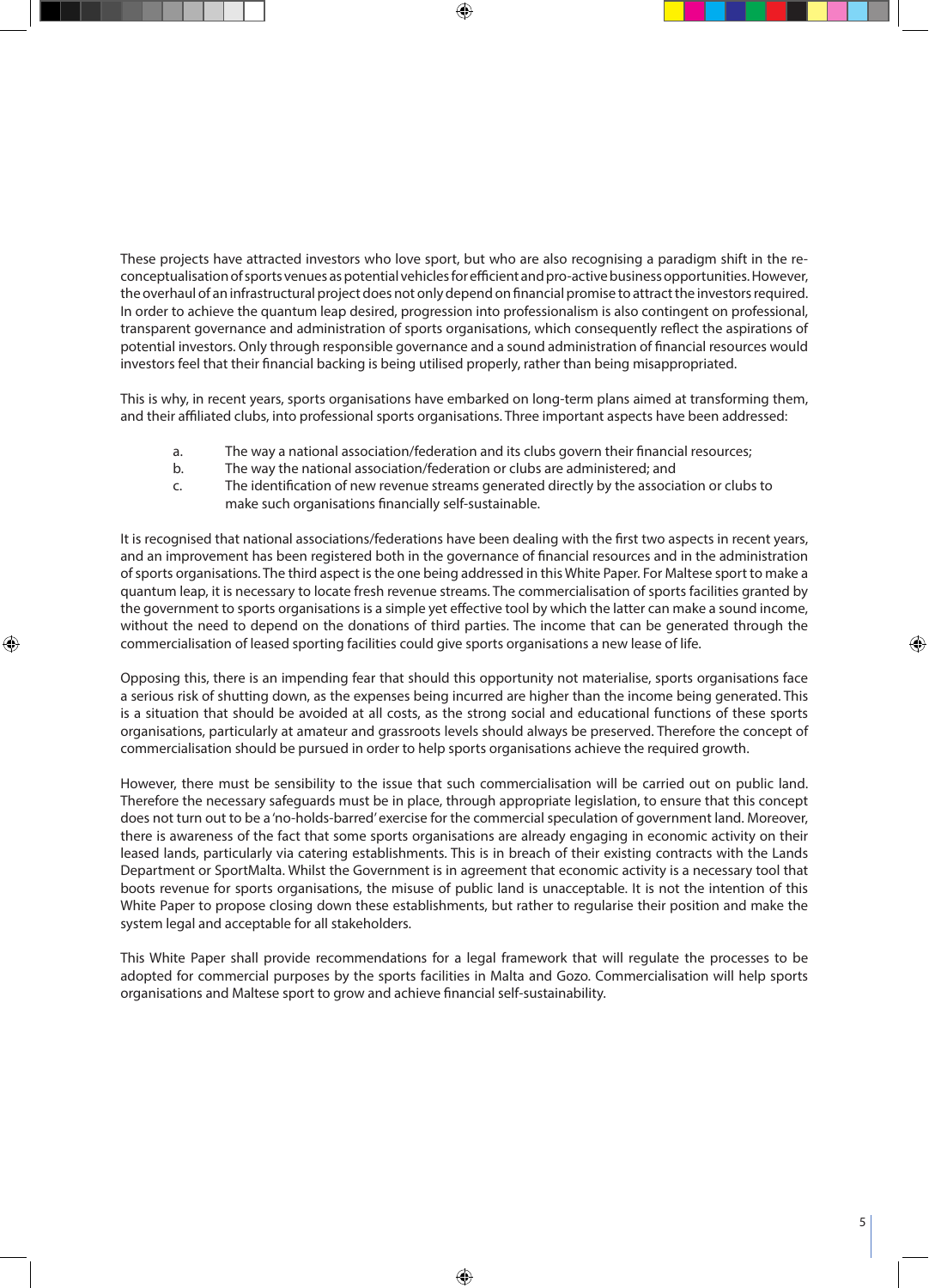# 2. Achieving Commercialisation

This White Paper makes a number of recommendations that promote the regulation of commercial projects implemented by and within sports facilities in Malta and Gozo. The following are proposals on a new legal notice that will regulate how this commercialisation may be achieved.

⊕

### 2.1 The Legal Notice

This White Paper proposes the creation of regulations, by virtue of the publication of a legal notice under the Sports Act, will allow sports organisations to either:

- a. Conduct their commercial activities within their properties; or
- b. Lease their land to third parties for the generation of commercial activity under sub-lease agreements (operations agreement); or
- c. Enter into partnerships with third parties for the generation of commercial activities in a system of expense and profit sharing.

⊕

This legal notice is to contain regulations that would permit sports organisations to carry out economic activity on lands administered by them. At the same time, however, the notice would also establish controls that confirm the preservation of the property's origins and nature as a sports facility.

Case example: A football club would be allowed to erect and open shops, offices or garages on the whole footprint of the land, both above and below ground, subject to the attainment of the necessary development permits, and provided that the football pitch and the necessary dressing rooms and sports facilities are retained (for example on the roof of the complex).

Therefore, the legal notice is to establish:

- a. The type of commercial activity that may be conducted on such land;
- b. The type of investor who is approved to offer financial backing of such facilities;
- c. The monitoring and enforcement procedures to be enacted so as prevent the misuse of such facilities;
- d. The procedure that allows commercial activity to be conducted by a sports organisation in its facilities; and

 $\bigoplus$ 

e. A regulator that will approve projects for the commercialisation of sports facilities, and be tasked with control of the legal notices and the enforcement of provisions, as well as contractual obligations by the sports organisation.

6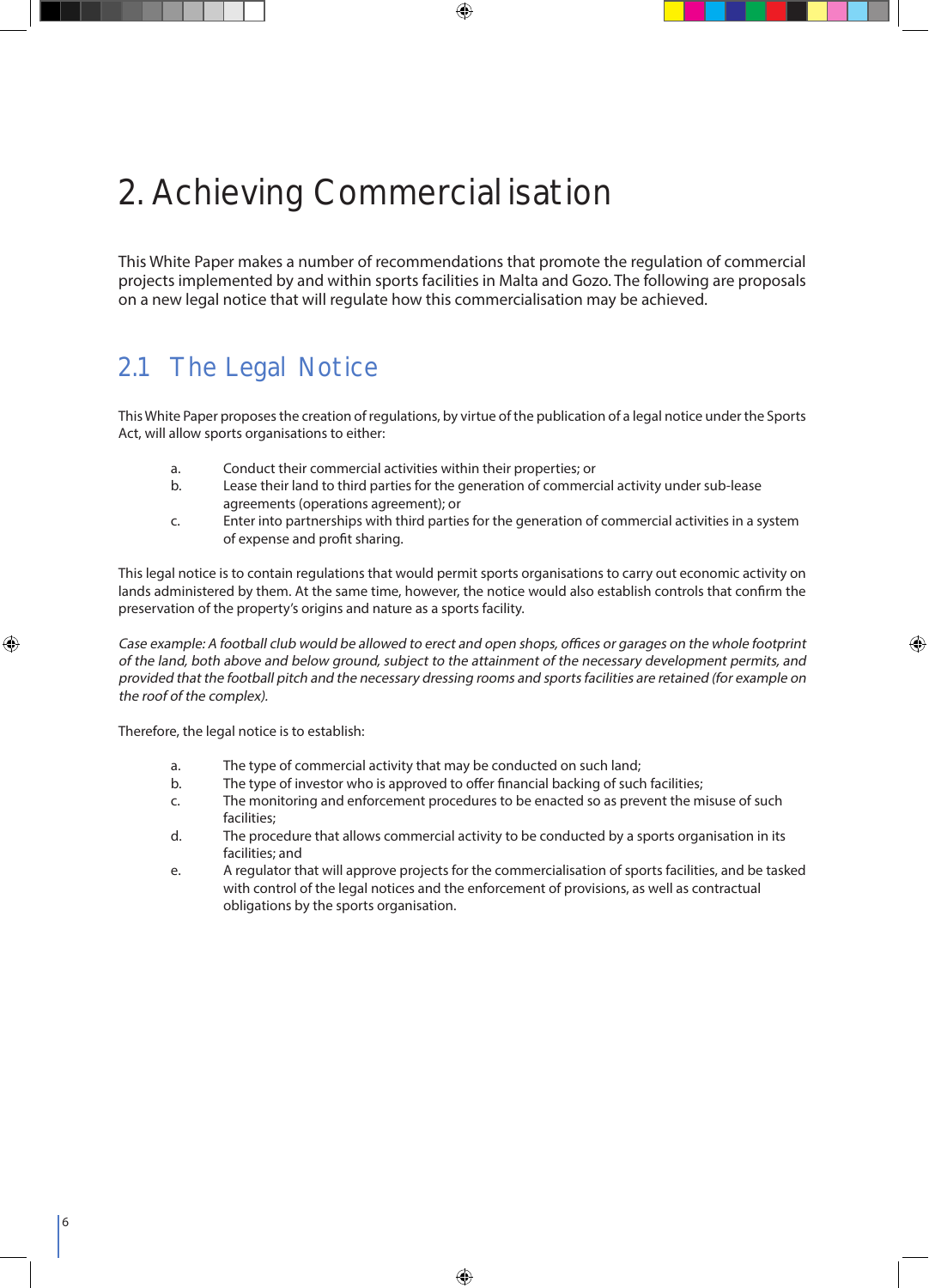### 2.2 The Commercial Activity

⊕

Under the proposed legislation, most types of commercial activity would be allowed to be conducted. However, since sports facilities are there primarily to be used by and for the education of children, no immoral activity or gambling is to be permitted. The legal notice shall thereby stipulate the exclusion of commercial outlets such as nightclubs, lotto receivers, gambling shops etc.

⊕

Together with the above, the construction of residential units on land leased for sport purposes shall not be authorized. The objective behind the concept of commercialisation is to aid sports organisations boost their income for financial sustainability. There is no intention to create a housing scheme. However, hostels (but not hotels) that serve a housing purpose for those teams or athletes who wish to hold training camps in Malta and Gozo are to be approved; this is because promoting and using Maltese sports facilities as international training camps may be a good source of income for the sports organisation running the facility.

In order to verify that the commercialisation objectives of the sports facilities are met, it is proposed that the legal notice incorporates clauses that prohibit land speculation from occurring. All new contracts with sports organisations for emphytheutical concession, in which commercialisation will be allowed, are to be drawn up with the explicit declaration that if the commercial activity undertaken is by way of a sub-lease to a third party, then it is the latter who will be responsible for the commercial activity but will in turn not sub-let the land or its operations to other third parties. Moreover, sports organisations that are already engaged in economic activity but are in breach of the contract of temporary emphytheusis, are to be set a reasonable time-frame to come into line with the new regulations.

### 2.3 The Concession of the Sports Facility

It is not the intention of the proposed legislation to change the current method by which public land is transferred to Maltese sports organisations for use as sports facilities. Therefore the system whereby public land is conceded through the title of emphytheusis to Maltese sports organisations is to be retained. This is to be done via a transfer of the land from the Lands Department to SportMalta, as currently regulated by the relevant articles of the Sports Act.

Similarly, subsidies on ground-rents will remain unaffected in those parts where the use of the sports facility would remain exclusively for the practice of sport. However, the proposed legislation will provide for the removal of the subsidy on the ground-rent in those parts that will be approved for commercial projects. For clarity, it is being proposed that the subsidy on ground-rents will be removed only for those parts of the sports facility that will be commercialised. Ground-rent over the commercial parts shall be charged at a fair value to be established by the proposed legislation.

It is being also proposed that those sports organisations that apply for a commercial project to be conducted on their sports facility are to have the option to re-start the emphytheutic concession, and therefore sign a new contract for a 49-year lease of the sports facility.This is targeted at supporting sports organisations in attracting investors who would be involved in a sound commercial project over a long-term period. This would also potentially translate into a return on investment for both the sports organisation and prospective investors, during which time the ownership of the land is preserved by the State.

 $\bigoplus$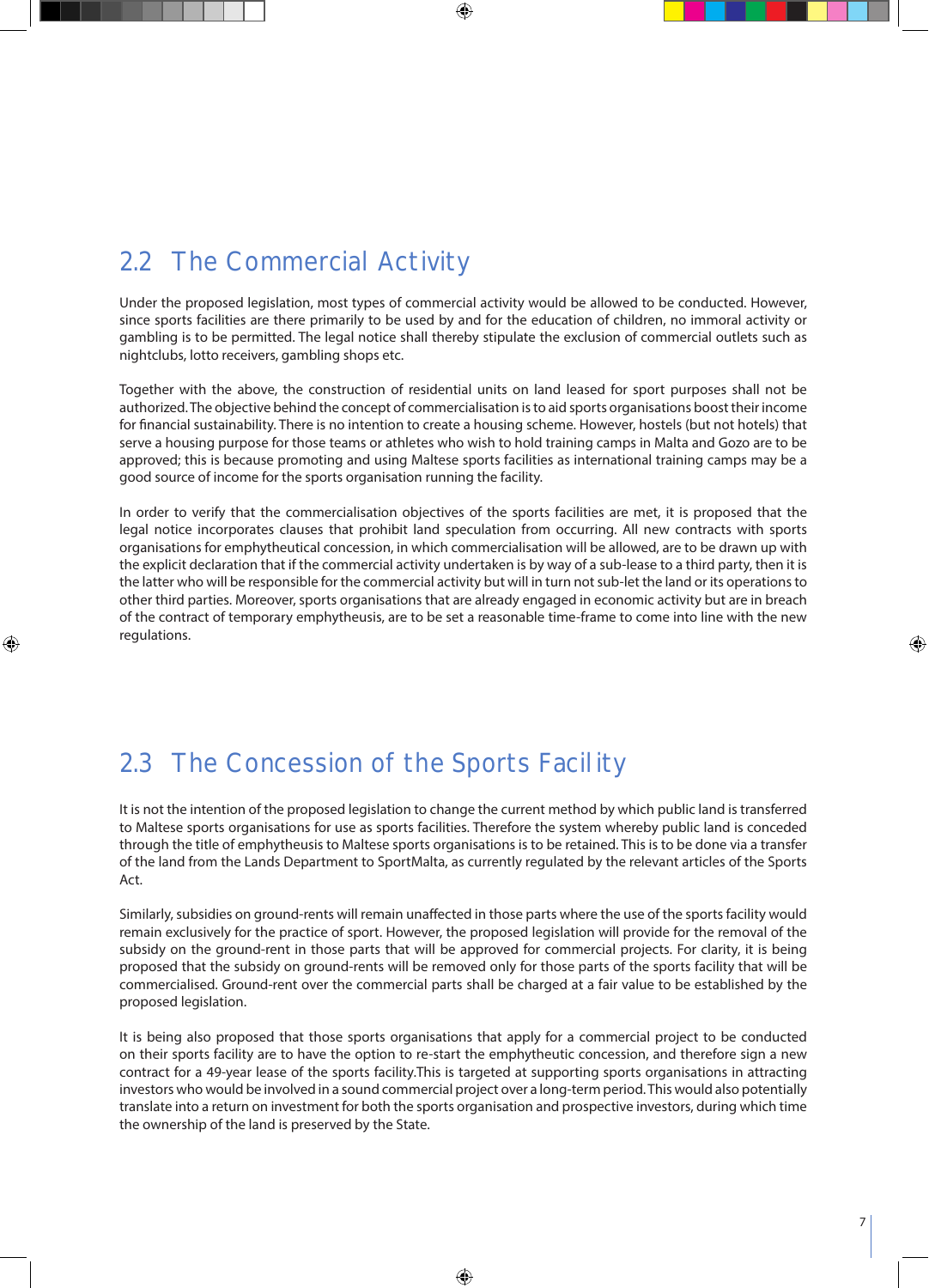2.4 The Investors

The aim of the proposed legislation will be to provide a legal tool that will enable Maltese sports organisations to develop their facilities, both from a purely sporting angle as well as from a commercial perspective, consequently assisting these organisations in becoming financially self-sustainable. This is to be achieved while recognizing that all sports organisations in Malta and Gozo are non-profit making organisations run by volunteers who dedicate their time and money for the love of their sport and their club. Therefore, there is sensitivity to the issue that most sports organisations would want to exploit their sports facility commercially but lack the financial resources to carry out the investment needed. To this end, the proposed legislation will authorize third-party investors and/or partners to fund projects of this nature. On the other hand, a sports organisation that has the means and capacity to execute infrastructural works as required, and can do this without external financing, will still be entitled to operate in this way.

⊕

The proposed legislation will ensure that anyone, whether Maltese or foreign, will be eligible to invest in a project that is aimed at generating commercial activity within a sports facility. However, safeguards are to be applied before accepting an investment for a particular project. This process involves running appropriate and rigorous due-diligence exercises to guarantee that sports organisations would not be used as vehicles for money laundering or other illicit businesses.

Since the land is granted by way of temporary emphytheusis, sports organisations applying for permission to implement infrastructural projects for the commercialisation of the sports facility may underwrite loans with licensed financial institutions. However, in order to certify that the sports facilities and, by extension, public land, are both protected, such sports organisations, as well as potential investors, are not to be granted permission to create hypothecs, privileges, or any other form of guarantee that may burden the sports facility.

⊕

### 2.5 Commercial Partnerships

The proposed legislation will not cater for the conversion of sports organisations from sui generis civil societies into commercial companies. However, the regulations are to contain sections that would authorise sports organisations to enter into profit-oriented partnerships with commercial companies for the realisation and successful operation of the business activity within the sports facility. These commercial companies may be wholly-owned by the particular sports organisation, jointly-owned by the organisation and third-party investors, or wholly-owned by third-party investors.

These companies are to enter into investment and/or operations agreements with the recognised sports organisation. These agreements are to regulate the relationship between the investor and the sports organisation. They are also meant to stipulate the business and legal relationship between sports organisation and investor. Finally, such agreements will not be used to transfer land from the sports organisation registered with SportMalta to a commercial partnership or third-party investor.

 $\bigoplus$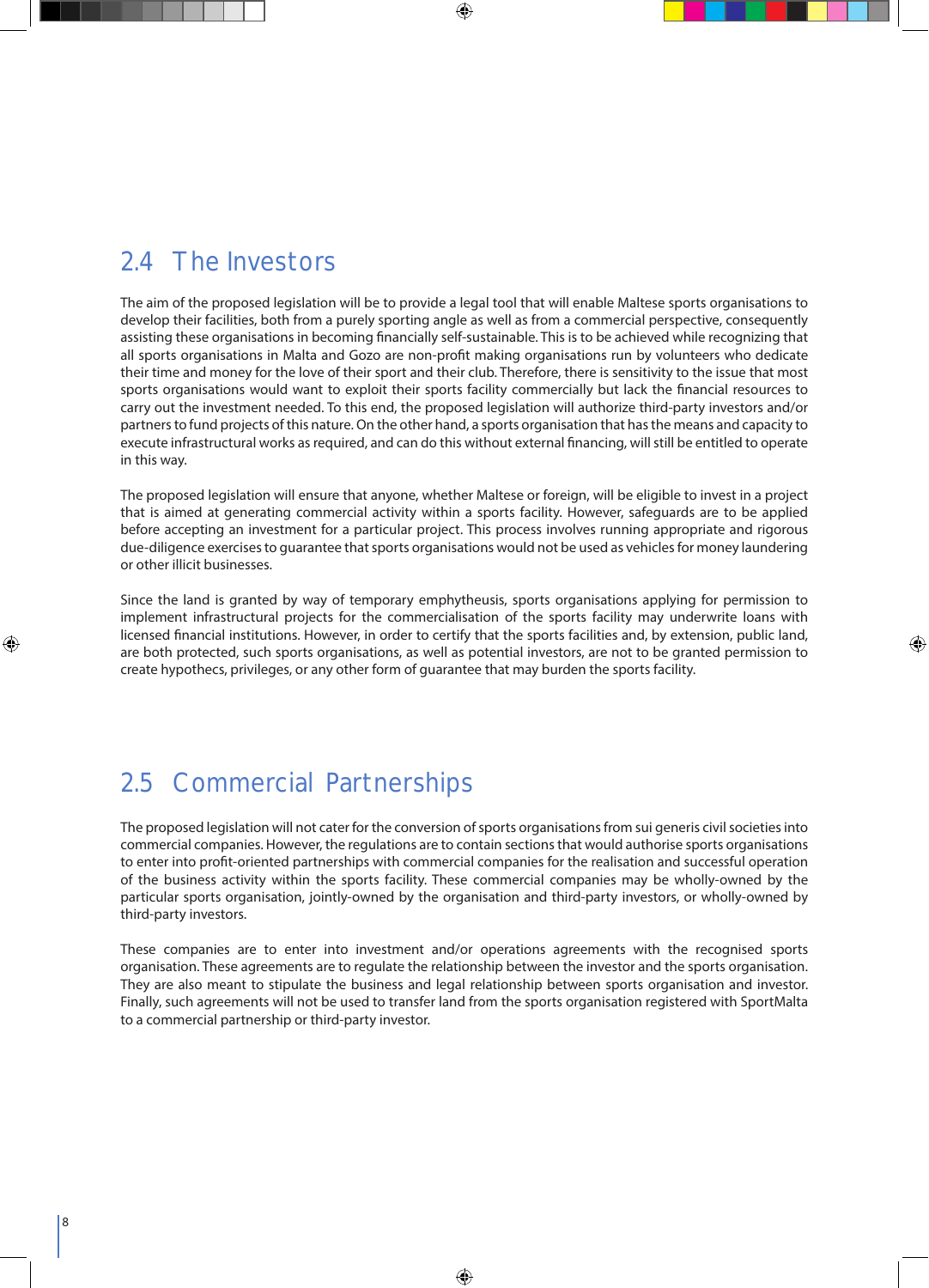### 2.6 Control and Enforcement

In order to verify that all commercialisation projects of sports facilities comply with the proposed regulations, measures of control and enforcement are necessary. This White Paper makes three proposals in order to achieve the targets set out in this section:

⊕

#### A. The Regulator

⊕

It is of cardinal importance to protect the public land granted by the State to sports organisations. Therefore, the commercialisation of sports facilities should not occur within a lax framework where everything is allowed. A regulatory body must be established and this should be granted powers to approve projects for commercialisation and to monitor the implementation of such projects. Consequently, this body would oversee that the targets set out in this White Paper are achieved.

The proposed legislation should establish a regulator that would be tasked with working towards the commercialisation of sports facilities by being empowered to:

- i. Approve sports-facility commercialisation projects following advice from a purposely set-up technical committee;
- ii. Monitor the implementation of the approved project;
- iii. Monitor the operation of the economic activity following the termination of the infrastructural project; and
- iv. Monitor the sports organisation's financial reports and those involving any commercial partnerships, as the case may be.

#### B. The Technical Committee

It is being proposed that upon the receipt of an application for a commercial project within a sports facility, a technical committee should be formed to analyse and advise the Regulator on whether to approve or deny applications for the commercialisation of such a facility. The technical committee is to be composed of persons who have a proven track record in and familiarity with the administration of Maltese sports organisations. It is fundamental that the technical committee members understand and have mastery over the exigencies of Maltese sport and are therefore in a position to judge projects that will bring added value to the particular sports organisation.

Owing to the technical nature of the judging exercise, this White Paper proposes that on the above committee there should be at least one architect, one lawyer and one certified public auditor. In this way, applications for commercial projects would be analysed from financial and legal perspectives on the one hand, and from an environmental standpoint on the other, so that the latter includes accounting for sustainable development practices.

It is being proposed that whenever a club applies for a project, the technical committee is to be appointed by the national association/federation within which the applying club is affiliated. However, in cases where the application is presented by a national association/federation, the technical committee is to be appointed by the Regulator. Finally, this committee should be constituted of persons who do not have a conflict of interest in the application presented and who should answer directly to the Regulator.

 $\bigoplus$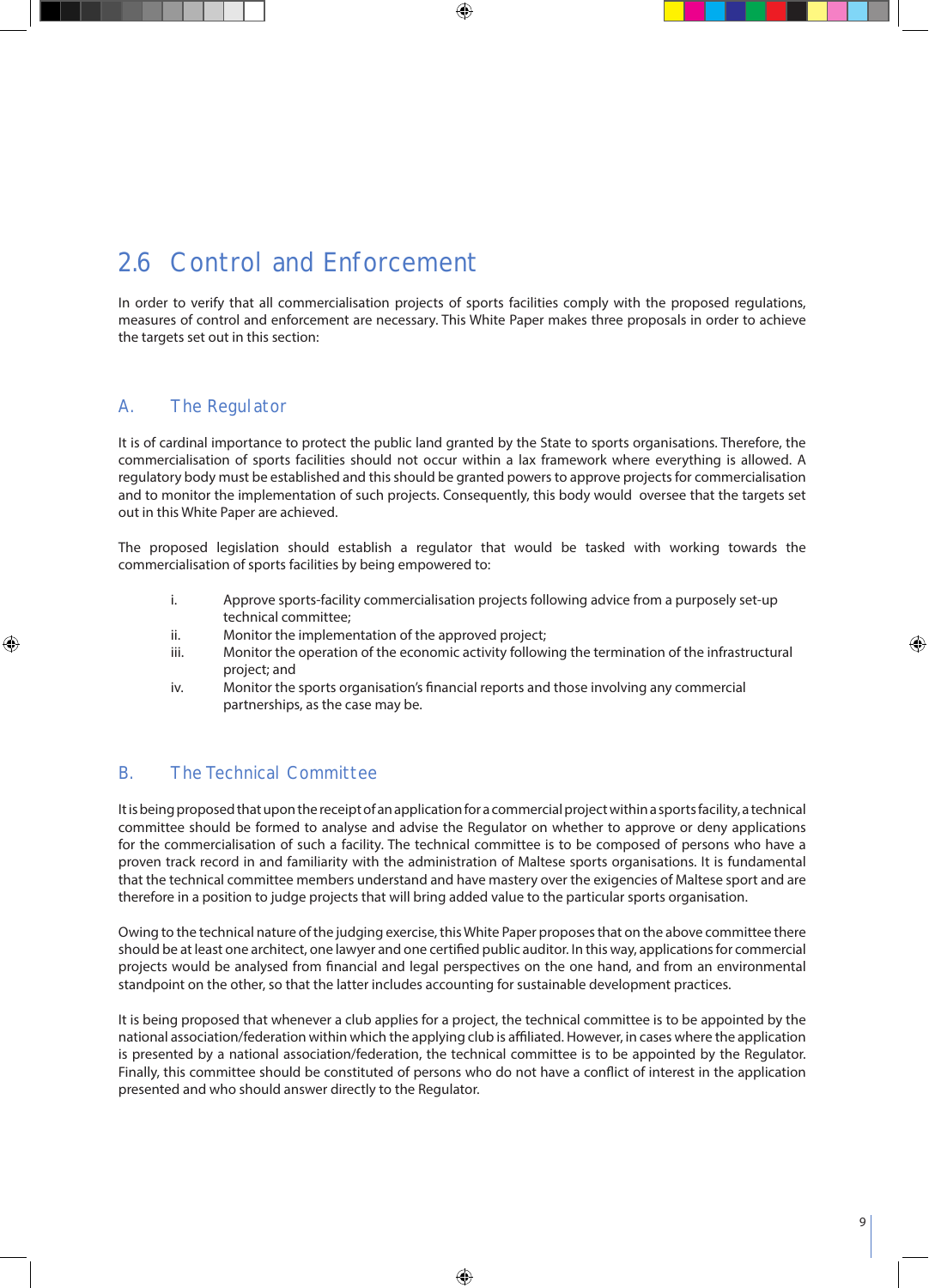#### C. Financial Monitoring

The ultimate aim of commercialisation will be to provide sports organisations with the income required to make them financially self-sustainable and to have sufficient resources that would in turn enable them to invest in superior training structures. For these reasons, it is of paramount importance that thorough monitoring controls are carried out so that the declared financial targets in the approved projects are met.

⊕

Hence it is being proposed that SportMalta, in concordance with the Regulator, should be entrusted to conduct the necessary financial monitoring of these projects as well as a review of the financial statements of the relative sports organisations undertaking such projects. The proposed legislation is to contain sections which stipulate that sports organisations engaging in commercial activities on their premises would be required to present annual audited financial statements accounting for the commercial activities, with the same reporting standards as required by law for commercial companies under the Companies Act (Chapter 386 of the Laws of Malta). Moreover, monitoring is also to be made on the payment of the ground-rents due to the Government, by SportMalta. It has been established that in recent years a number of sports organisations have not been complying with the timely payment of groundrents on their sports facilities. Proper monitoring and enforcement will lead to the appropriate sanctions being applied against sports organisations for not paying the ground-rent due on time.

#### D. Enforcement

The targets envisaged by the proposed legislation and any impositions that the technical committee or the Regulator may have made during the application stage are to be met and settled through necessary controls. To achieve the latter, it is important that upon the approval of commercial activity within a sports facility, the sports organisation and its partners, if any, are to be monitored to confirm that such targets are being attained. If and when the targets are not attained, then an enforcement system should be in place for action to be taken by SportMalta.

⊕

All aspects that pertain to the commercial activity of the sports organisation should be enforced and this process is to be monitored. The proposed legislation will only be effective if adequate enforcement is carried out whenever the conditions that are imposed by the law or by the Regulator are not met. It is proposed that sanctions for noncompliance are to range from pecuniary fines to the suspension and/or revocation of the permission to carry out commercial activity within that sports facility, as would have been previously granted by the Regulator.

⊕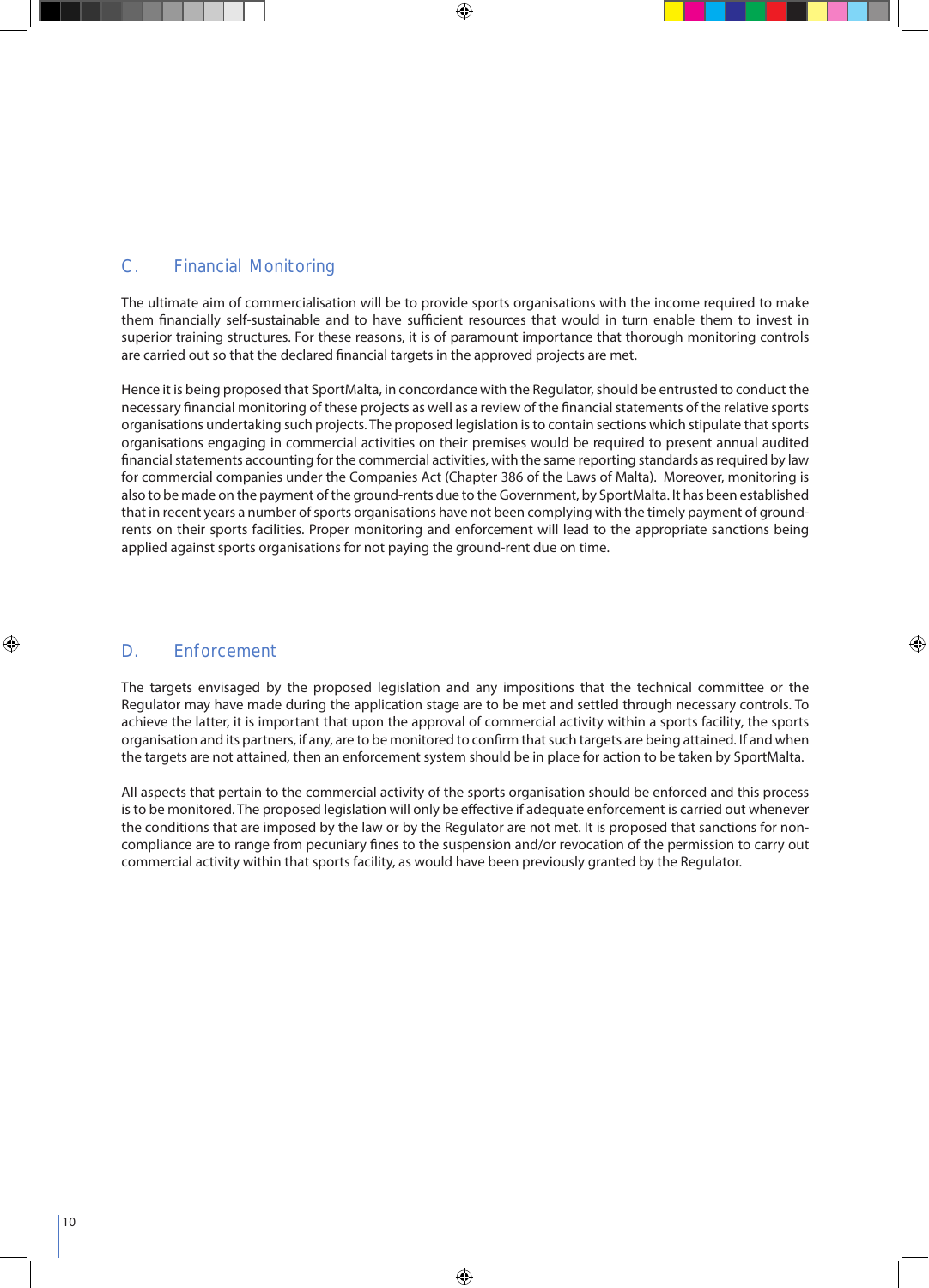### 2.7 The Process

This White Paper proposes that, by way of testing, the new regulations are to be initially applicable to the first four projects that receive the approval of the Regulator. Should the application, verification and acceptance processes of these projects be successful, then national sports associations/federations, as well as football and aquatic sports clubs, in possession of a legal title of a 49-year temporary emphytheusis on their sports facility will be allowed to run commercial projects. This means that, under the proposed legislation, a total of sixty sports facilities would be eligible to apply for commercial projects within their sports facility.

⊕

It is being proposed to have two different procedures for application:

#### A. Existing Sports Facilities

⊕

Those sports organisations that already have been given an emphytheutical grant of 49 years and that want to extend the remit of their premises to include commercial activity would be required to:

- i. File an application with the national association/federation or the Regulator, as the case may be, requesting permission to implement projects related to commercial activity on such land;
- ii. Include an architectural blueprint in their application of the proposed development and business plans as to the type of commercial activity to be pursued;
- iii. Ensure that the business plan determines the relationship between the sports organisation and any partner, if any, so this would also have to include estimates on how the income of the sports organisation will increase by virtue of the proposed project;
- iv. Show what infrastructural work will be involved in the architectural plan. Approval of projects that require a development permit will be subject to the attainment of a full development permit issued by the relevant authority;
- v. Include evidence in the application that the applying sports organisation has adhered to all the obligations stipulated by the regulations, particularly when third-party investors are involved and measures would have to be enacted to verify the legality of the investment;
- vi. Request in its application for the emphytheutical grant to start afresh and its duration to extend up to 49 years;
- vii. A technical committee is appointed either by the national association/federation or by the Regulator, as the case may be, to review the application and to determine its feasibility;
- viii. The technical committee may request changes to the application, and ultimately provide the Regulator with advice on whether to approve or reject an application; and
- ix. Draw up a new contract whenever an application has been approved by the Regulator, and have such contract pass through a parliamentary resolution in order for it to become valid.

 $\bigoplus$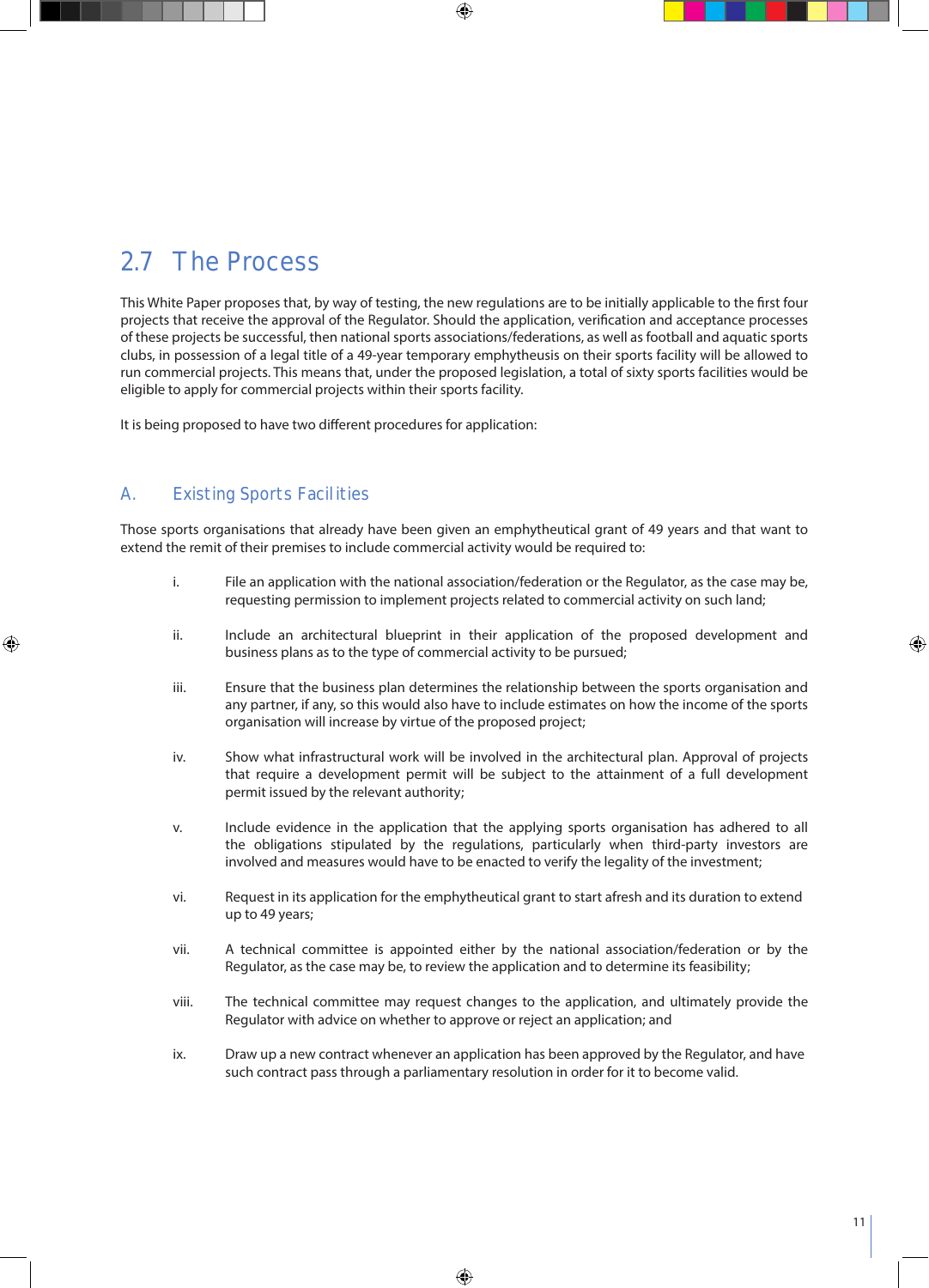$\bigoplus$ 

#### B. New or Proposed Sports Facilities

Sports organisations that have either identified a new piece of land for the use of their sports facility or that already have an emphytheutical grant but would like to annex another piece of adjacent land for commercial activity should:

- i. Follow the procedure of land acquisition and apply with SportMalta, for the concession of land for sports purposes from the Lands Department, under a title of temporary emphytheusis, according to the relevant sections of the Sports Act;
- ii. Follow steps (i) to (ix) above.

It must be stated at this point that the current system of the concession of public land to sports organisations should not be altered as this already safeguards the authenticity of the sport organisation's intentions in question. Moreover, it is suggested that changes made to or within the proposed system are as minimal as possible so as to not complicate the process by which land is granted to sports organisations. Another condition the regulations must state is that those sports organisations that are permitted to run commercial activities on their premises must have their contract for temporary emphytheusis with signed with SportMalta. This means that sports organisations that have contracted their sports facility with other public entities are not to be granted permission to conduct commercial activities.

Moreover, only SportMalta should be authorised to grant subsidies on the ground rent payable for the areas of the sports facility that would be used purely for sporting purposes. Conversely, it shall be the Minister in charge of Sport who shall establish the value of the ground rent to be paid on the commercialised areas of the sports facility.

 $\bigoplus$ 

⊕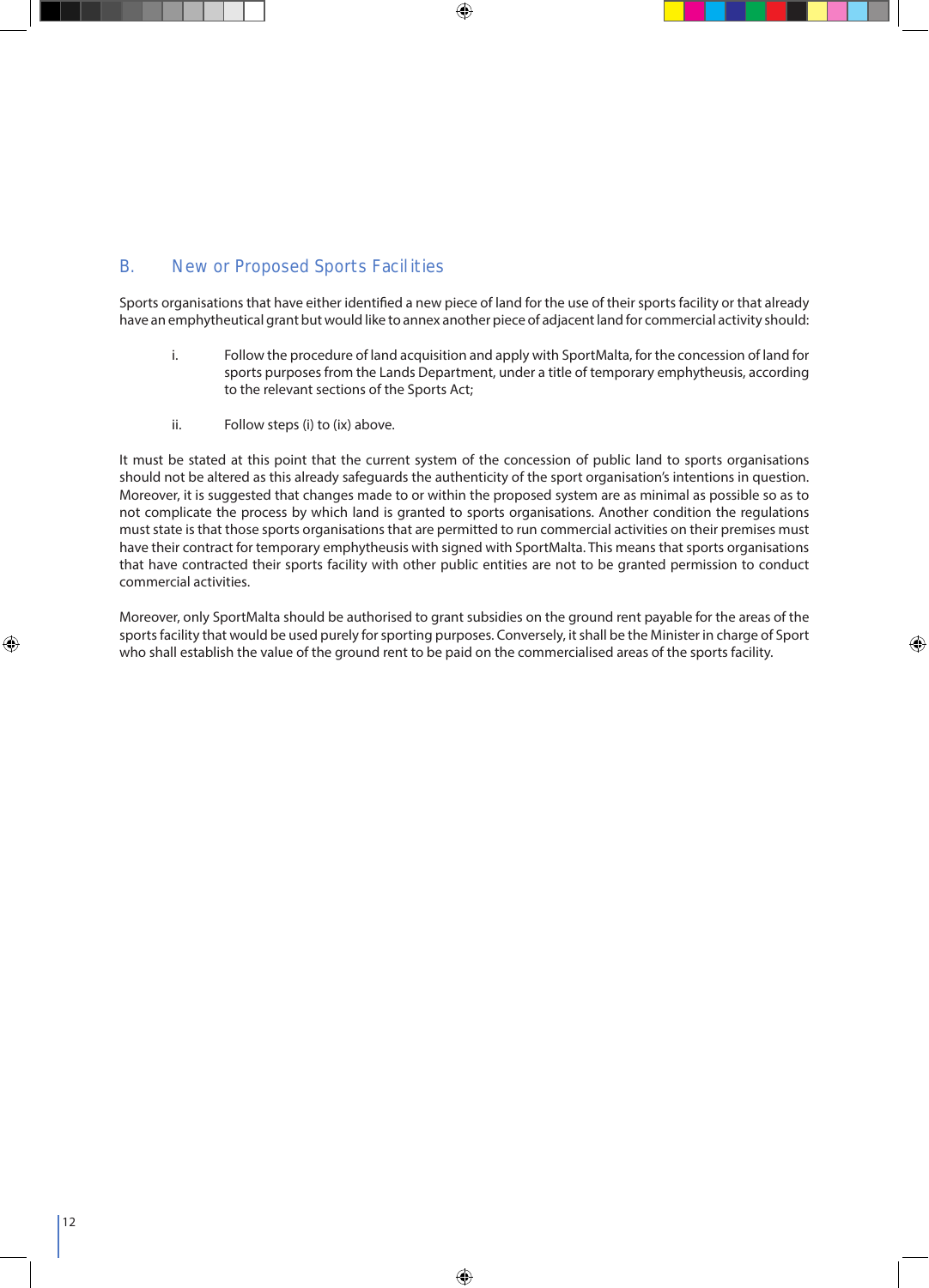# 3. Benefits of Commercialisation

This White Paper proposes a turning point in the way sport is perceived, administered and regulated in Malta and Gozo. Up until some time ago, sport was considered a pastime that offered and promoted a healthy lifestyle among a country's citizens. However, more recent studies on the economic impact of sport in Europe have shown that this activity has been steadily evolving into one that boosts the economy by generating large amounts of revenue while providing employment opportunities to the State's workforce. Questions have been raised on the status of sport in the Maltese islands specifically, as to why other countries that are historically at par with the Maltese islands from a sporting perspective have registered significant improvement in sports competitions, whilst the Malta has lagged behind.

⊕

It is the Government's belief that commercialising sports facilities will make all stakeholders realise that sport has now become a business-generating industry. This commercialisation will boost sports organisations' income that will in turn be used to improve their sporting infrastructures. Ultimately this will mean that their athletes would be better equipped and trained for competitions on an international level, ultimately closing the competitive gap between Malta and other nations. The envisioned outcome is that sports organisations, private investors, the State and the national economy will all stand to benefit from the commercialisation of sports facilities.

### 3.1 Sports Organisations

⊕

Sports organisations should be the net beneficiaries of the new legislation, which will provide them with an opportunity to create new income streams that up to now has not been possible. The proposed legislation aims to support sports organisations in being financially self-sufficient and less dependent on donors or sponsors.

Sports organisations will have to run their own administration in a professional manner in order to achieve the targets set out in this White Paper. This will strengthen the sporting sector in general, as more efficient and expert organisations will lead to the establishment of good practice in the development of sporting disciplines within the organisation. Another outcome is that increased income will translate into an investment in higher quality facilities and equipment, and in first-rate coaches. All of these conditions will enable better training of athletes from the grassroots to elite levels in a more professional environment.

### 3.2 The Investors

Investors would benefit from this operation as it offers new possibilities for business in many localities around Malta and Gozo. It is believed that local and foreign investors would have wanted to invest in sports facilities, however, up until now they would not have been able to do so because their investment would not be secured. This proposed legislation is thereby aimed at protecting such an investment and also promising a return on their business venture.

⊕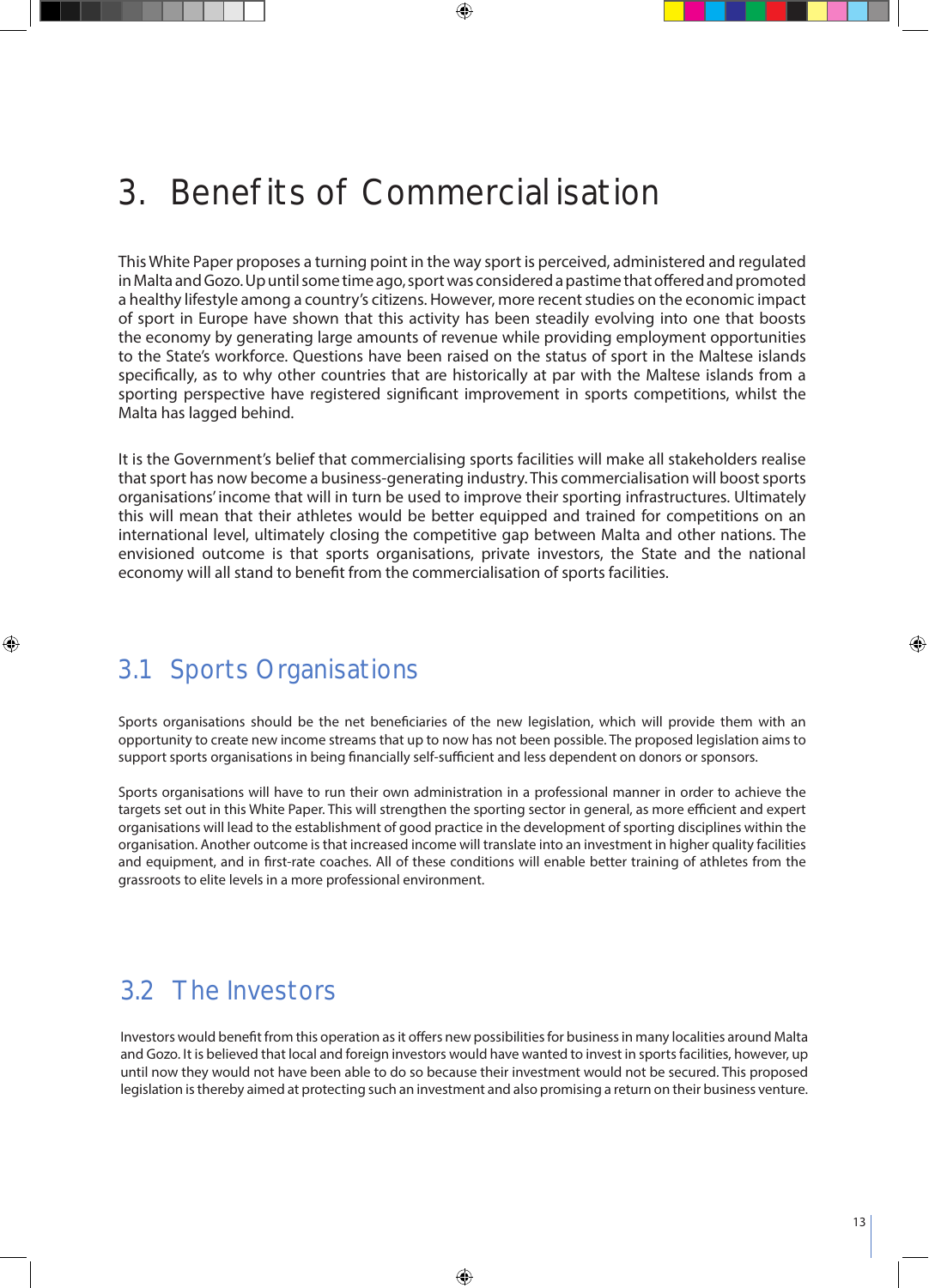### 3.3 The State

The State should also be a beneficiary of the proposed legislation, as it would start receiving incremented ground rent for the emphyteutical concessions of the facilities. When sports organisations start boosting their funds via selfsustained commercial activities, the State would be in a position to reduce direct funding currently being offered to sports organisations; instead, it would use these funds for other priorities in Maltese sport.

 $\bigoplus$ 

### 3.4 The Economy

The commercialisation of sports facilities should feed into the country's economy by increasing the number of employment opportunities that should be made available all around the Maltese islands. Initially, this would happen in the development stages; later on, employment opportunities would be available in the operation of new commercial establishments to be located within the sports facilities.

Moreover, the commercial activities should produce revenue streams for sports organisations. This revenue would in turn generate the funding needed to develop elite sports facilities of international repute. Such enhanced facilities should attract international athletes and teams who would enlist in training camps held in Malta and Gozo. Furthermore, there would be potential for major sports events to be organised and held in the Maltese islands, thus providing further incentives and a further boost to the growing industry and economy of sports tourism.

⊕

# 4. Time-Frames

This White Paper is open to public consultation. This process will be held until the end of March 2016 after which time the relevant legislation will be drafted.

 $\bigoplus$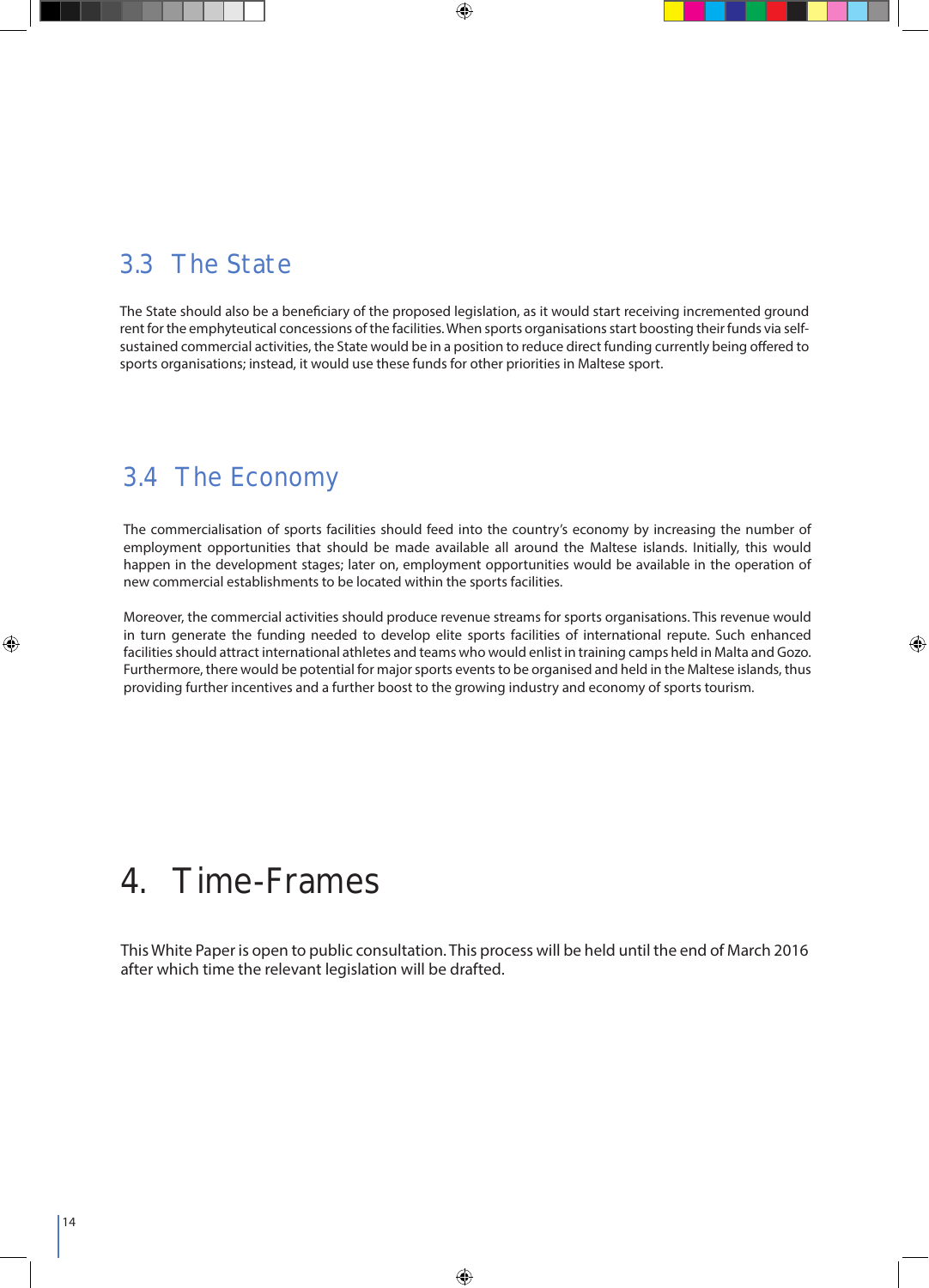